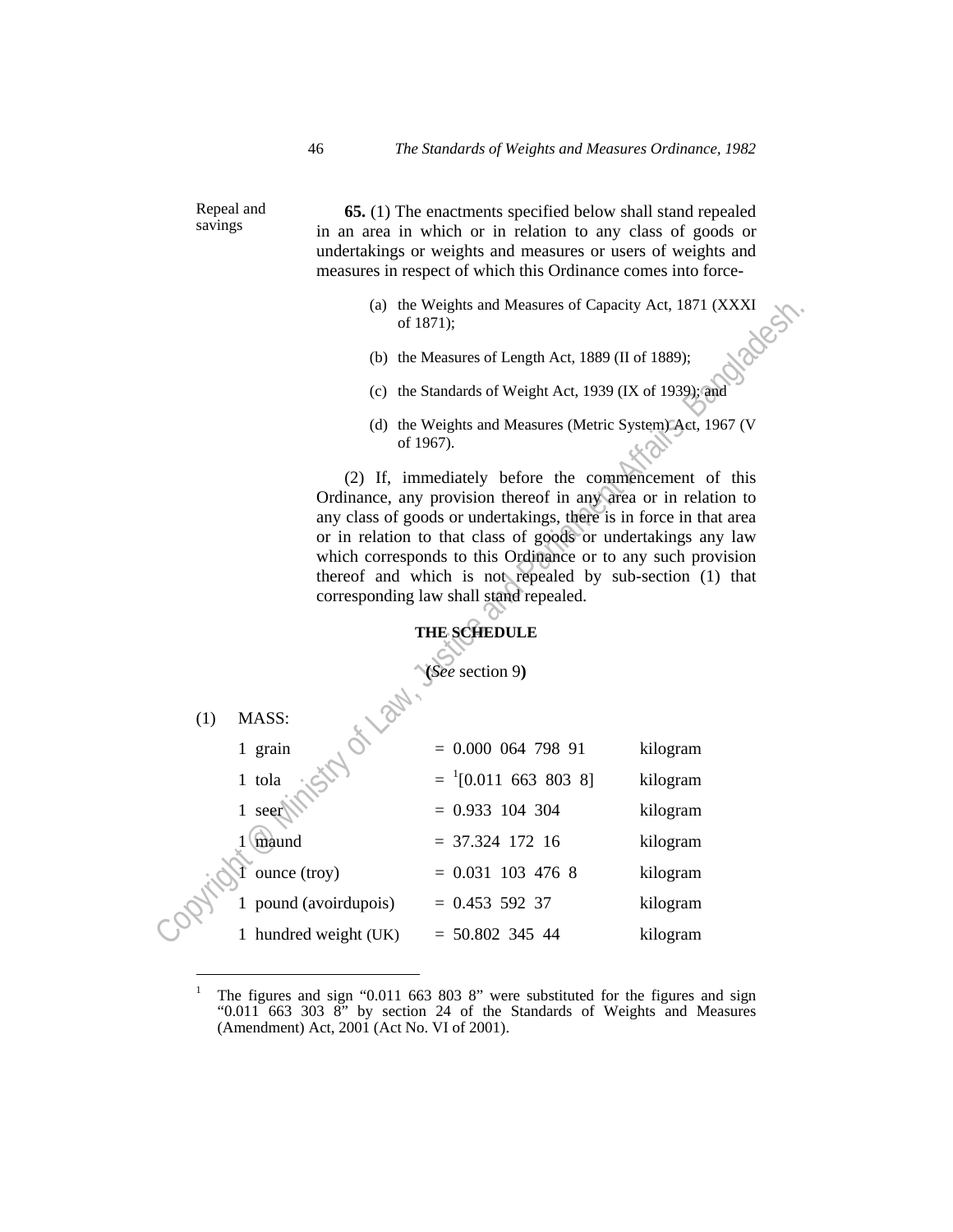|     | 1 hundred weight (USA) | $= 45.359237$                             | kilogram |
|-----|------------------------|-------------------------------------------|----------|
|     | 1 ton $(UK)$           | $= 1016.0469088$                          | kilogram |
|     | 1 ton $(USA)$          | $= 907.184$ 74                            | kilogram |
| (2) | LENGTH:                |                                           |          |
|     | 1 inch                 | $= 0.025$ 4                               | metre    |
|     | foot<br>$\mathbf{1}$   | $= 0.304$ 8                               | metre    |
|     | 1 yard                 | $= 0.914$ 4                               | metre    |
|     |                        | $\sim$ $\sim$ $\sim$ $\sim$ $\sim$ $\sim$ |          |

| 1 ruw                                   | _            |                  |
|-----------------------------------------|--------------|------------------|
| mile                                    | $= 1609.344$ | metre $\bigcirc$ |
| 1 nautical mile (UK)                    | $= 1853.18$  | metre            |
| <sup>1</sup> [1 International nautical] | $= 1852$     | metre]           |
| mile                                    |              |                  |

|                                                                                                                                                                                | 1 inch                                         | $= 0.025$ 4                                                                | <b>Oileage</b><br>metre |
|--------------------------------------------------------------------------------------------------------------------------------------------------------------------------------|------------------------------------------------|----------------------------------------------------------------------------|-------------------------|
|                                                                                                                                                                                | 1 foot                                         | $= 0.304$ 8                                                                | metre                   |
|                                                                                                                                                                                | 1 yard                                         | $= 0.914$ 4                                                                | metre                   |
|                                                                                                                                                                                | 1 mile                                         | $= 1609.344$                                                               | metre                   |
|                                                                                                                                                                                | 1 nautical mile (UK)                           | $= 1853.18$                                                                | metre                   |
|                                                                                                                                                                                | <sup>1</sup> [1 International nautical<br>mile | $= 1852$                                                                   | metre]                  |
|                                                                                                                                                                                |                                                | For Survey of Bangladesh only                                              |                         |
|                                                                                                                                                                                | 1 foot                                         | $= 0.304$ 799                                                              | metre                   |
| (3)                                                                                                                                                                            | AREA :                                         |                                                                            |                         |
|                                                                                                                                                                                | 1 square inch                                  | $= 0.000$ 645<br>16                                                        | square metre            |
|                                                                                                                                                                                | 1 square foot                                  | $0.092^{6}903$ 04                                                          | square metre            |
|                                                                                                                                                                                | 1 square yard                                  | 0.836 127 56                                                               | square metre            |
|                                                                                                                                                                                | 1 square mile                                  | 2589 988.110 336                                                           | square metre            |
|                                                                                                                                                                                |                                                | For Survey of Bangladesh<br>only                                           |                         |
|                                                                                                                                                                                | 1 square foot                                  | $= 0.092$ 903                                                              | square metre            |
|                                                                                                                                                                                | 1 acre                                         | $=$ <sup>2</sup> [4046.8561]                                               | square metre            |
|                                                                                                                                                                                |                                                | $=$ $^{3}[0.404 685 61]$                                                   | hectare                 |
|                                                                                                                                                                                |                                                |                                                                            |                         |
|                                                                                                                                                                                |                                                |                                                                            |                         |
| The entry "1 International nautical mile $= 1852$ metre" was inserted by section 24 of<br>the Standards of weights and Measures (Amendment) Act, 2001 (Act No. VI of<br>2001). |                                                |                                                                            |                         |
|                                                                                                                                                                                |                                                | The figures and sign "4046.8561" were substituted for the figures and sign |                         |

The figures and sign "4046.8561" were substituted for the figures and sign "4046.8468" by section 24 of the Standards of Weights and Measures (Amendment) Act, 2001 (Act No. VI of 2001).<br><sup>3</sup> The figures and sign "0.404.685"

The figures and sign "0.404 685 61" were substituted for the figures and sign "0.404 648 58" by section 24 of the Standards of Weights and Measures (Amendment) Act, 2001 (Act No. VI of 2001).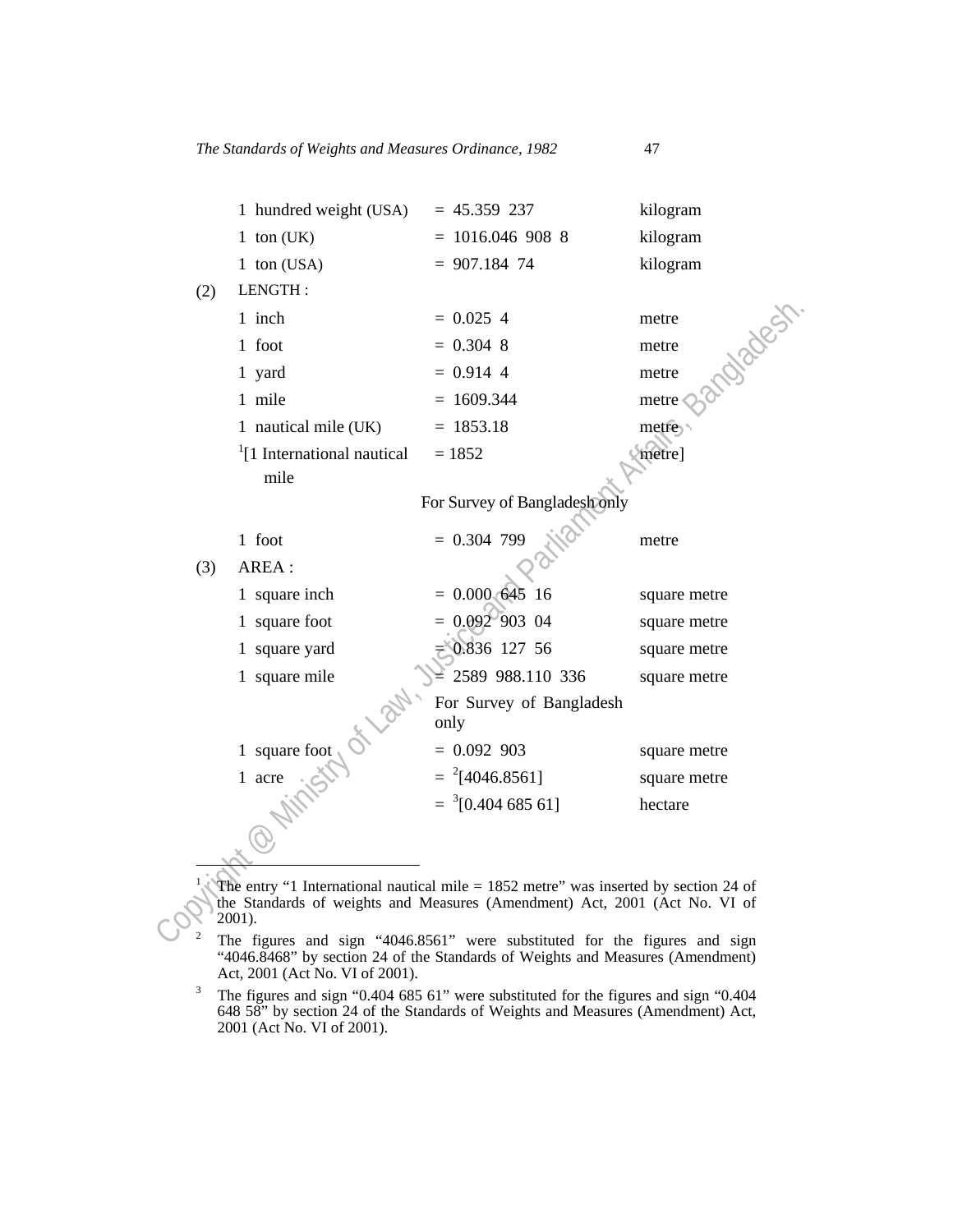(4) VOLUME :

|                                                                                    | 1 cubic inch              | $=$ <sup>1</sup> [0.000 016 387 064]              | cubic metre |  |
|------------------------------------------------------------------------------------|---------------------------|---------------------------------------------------|-------------|--|
|                                                                                    | 1 cubic foot              | $=$ <sup>2</sup> [0.028 316 846 592]              | cubic metre |  |
|                                                                                    | 1 cubic yard              | $= 0.764$ 554 857 984                             | cubic metre |  |
|                                                                                    | 1 gallon $(UK)$           | $= 0.004$ 546 087                                 | cubic metre |  |
|                                                                                    |                           | $= 4.546 087$                                     | litre       |  |
|                                                                                    | 1 gallon (USA)            | $= 0.003$ 785 411 784                             | cubic metre |  |
|                                                                                    |                           | $= 3.785$ 411 784                                 | litre       |  |
|                                                                                    | 1 bushel (USA)            | $= 0.035 239 070 17$                              | cubic metre |  |
|                                                                                    | $(2150. 42$ cubic inches) |                                                   |             |  |
|                                                                                    | 1 barrel (for petroleum)  | $= 0.158$ 987 294 92                              | cubic metre |  |
|                                                                                    | 1 acre-foot               | $= 1233.482$                                      | cubic metre |  |
| (5)                                                                                | TEMPERATURE:              |                                                   |             |  |
|                                                                                    | 1 degree Fahrenheit       | $9/5$ , T-459.67 kelvin (K)                       |             |  |
|                                                                                    | 1 degree Celsius          | $T-273.15$ kelvin (K)                             |             |  |
|                                                                                    | 1 degree kelvin           | 273.15<br>degree<br>$\theta +$<br>Celsius $(^0C)$ |             |  |
| $5/9$ (t+459.67) degree<br>Fahrenheit ( <sup>0</sup> F)                            |                           |                                                   |             |  |
| Where T= Temperature in kelvin; $\theta$ = Temperature in Celsius and t =          |                           |                                                   |             |  |
| Temperature in Fahrenheit.                                                         |                           |                                                   |             |  |
|                                                                                    |                           |                                                   |             |  |
|                                                                                    |                           |                                                   |             |  |
|                                                                                    |                           |                                                   |             |  |
|                                                                                    |                           |                                                   |             |  |
| The figures and sign "0.000.016.387.064" were substituted for the figures and sign |                           |                                                   |             |  |

The figures and sign "0.000 016 387 064" were substituted for the figures and sign "0.000 160 387 064" by section 24 of the Standards of Weights and Measures (Amendment) Act, 2001 (Act No. VI of 2001).<br><sup>2</sup> The figures and sign "0.028.316.846.59?" we

The figures and sign "0.028 316 846 592" were substituted for the figures and sign "0.023 316 846 592" by section 24 of the Standards of Weights and Measures (Amendment) Act, 2001 (Act No. VI of 2001).